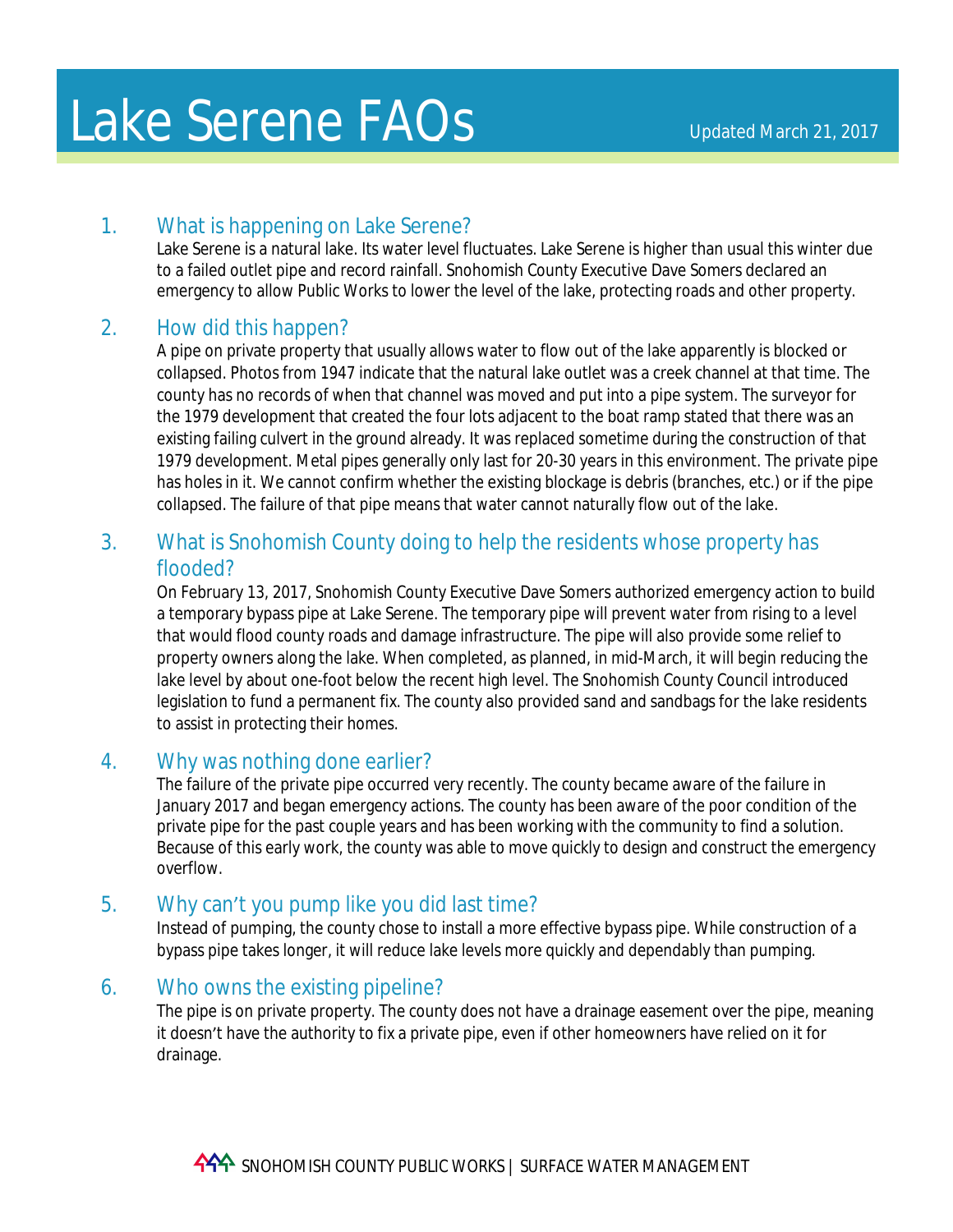### 7. How far will the emergency bypass pipe go and will the emergency fix go through private properties?

View project plans [here](http://www.snohomishcountywa.gov/DocumentCenter/View/41358). The emergency overflow pipe system is being constructed along the boat launch and along Serene Way, and will connect into the existing downstream drainage system under Serene Way.

#### 8. What is the permanent fix that is being proposed?

The proposed solution is a new lake outlet system to maintain water levels within the range that lakefront property owners have experienced in the past. The project will include upgrading the existing system from the lake to Serene Way and upgrading a number of other segments to Beverly Park Road. The Snohomish County Council introduced legislation on February 13, 2017 to approve a permanent fix. There will be a hearing on March 22, 2017 on the decision. Under the proposed legislation, the county's surface water management utility, funded by all of the property owners in the watershed, would pay most of the cost. Lakefront property owners would pay an additional \$197 per property, per year for ten years since they receive additional benefit from the new lake outlet system.

### 9. Why are lakeside property owners being asked to pay more than others in the watershed?

The county is asking the property owners along the lake to pay for about 22% of the permanent fix since they will receive a special benefit that the rest of the watershed will not receive. The majority of the project is being funded by all of the property owners in the watershed through existing surface water management utility charges.

#### 10. How will the cost share for this outflow pipe be decided?

The County Council sets Surface Water Management (SWM) utility charges. On February 13, the county executive recommended legislation to fund a permanent fix. On March 22, 2017 at 10:30 a.m., the county council will hold a public hearing and consider the legislation in the council chambers in the Administration East Building.

The county has asked Lake Serene residents for their feedback on project options twice. In April 2016, Snohomish County Public Works held a community meeting to introduce and explain the options. Attendees were asked for their opinions. In early February 2017, the county sent a mail-in survey to every property owner on the lake, asking for their feedback on the options. Responses were due on Friday, February 24, 2017. They will be summarized and presented to the county council on March 22, 2017.

#### 11. Please explain the survey response process.

The county has asked for feedback from Lake Serene residents two times: once as a result of a neighborhood meeting in 2016 and in a survey that was sent to all lake residents in early February 2017. The survey was sent to 113 addresses, with a response deadline of February 24, 2017. All responses will be compiled and presented to the county council before the hearing on March 22, 2017.

#### 12. How do you plan to reconcile these results with the earlier results?

We will be using the most recent survey results because they reflect an opportunity for feedback from all lakeside property owners, not just those that were able to attend the 2016 meeting.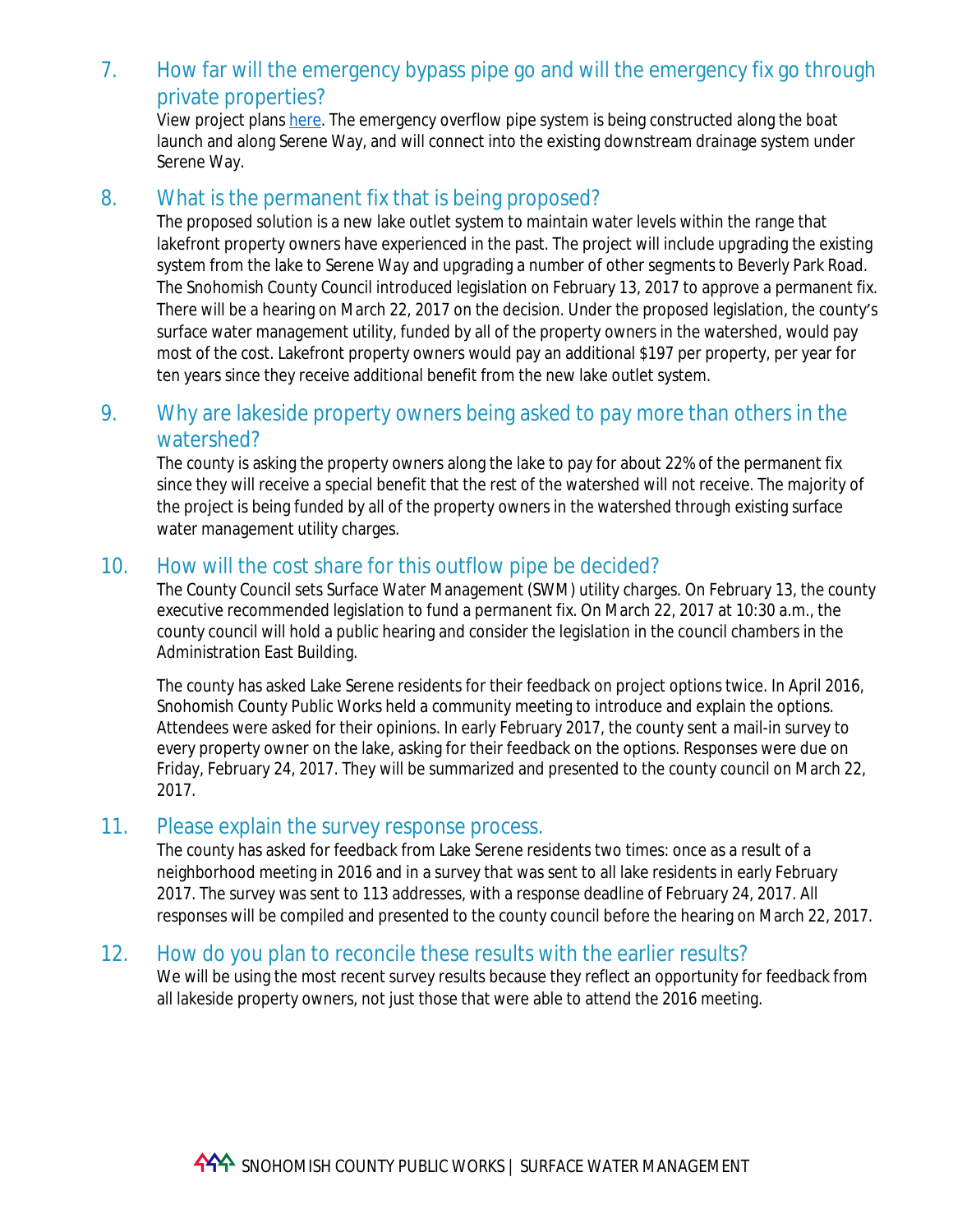## 13. What is the rationale for having homeowners pay a certain amount? What if a majority want the county to pay for all of it?

The cost share allows the project to continue to a permanent fix and will provide the best long-term solution for both public infrastructure and lake properties. Property owners along Lake Serene will derive a special benefit from the outflow-system improvement that is above and beyond the cost of improvement needed to protect public infrastructure. The county determined that it would not be appropriate nor legal to spend the additional funds to provide the additional benefit for only the lake residents. The county cannot alone pay for the permanent fix.

## 14. Where does the state land on this? Who controls the water?

Other than discussions with Washington State Department of Fish & Wildlife, the county has not discussed the lake levels with the state. Lake levels can be set through a judicial process. Lake Serene is a non-adjudicated lake, which means that the state has not set lake levels. The county does not control or manage the lake water level. The lake water level is currently controlled by the private pipe on the private properties. If a permanent fix is approved by property owners, the county will be responsible for maintaining the new drainage system from Lake Serene.

### 15. What is the size of the pipe used in the emergency bypass system?

The failed drainage pipe on Lake Serene is 18 inches in diameter. Snohomish County is replacing the old pipe with the same size pipe as part of the emergency bypass project to provide property owners with the same level of drainage that they had in the past. A larger pipe could put downstream property owners and public facilities at risk of increased flooding and erosion.

### 16. Why does the pipe take a sharp turn onto Serene Way rather than going straight up 140th Street to Picnic Point Road?

We are taking advantage of draining into the existing drainage system on Serene Way, rather than constructing a new half-mile drainage system along 140th Street SW. Project construction along 140th to Picnic Point would be significantly slower and more expensive than using and upgrading the existing drainage systems.

17. What happens to the lake outflow after it leaves Serene Way? Does it go under Beverly Park Road and Lake Serene Elementary? That is correct.

### 18. Why didn't the county set the level of the emergency overflow at the same level as the old pipe?

The level of the emergency overflow was set to protect the road bed of Serene Way from flooding, while providing some relief for the lakeside properties. Constructing as close to the edge of the lake as we did, still created significant construction challenges. In addition, reducing the lake level further benefits only the lakeside property owners, so the cost of the additional work must be paid for by the property owners who benefit.